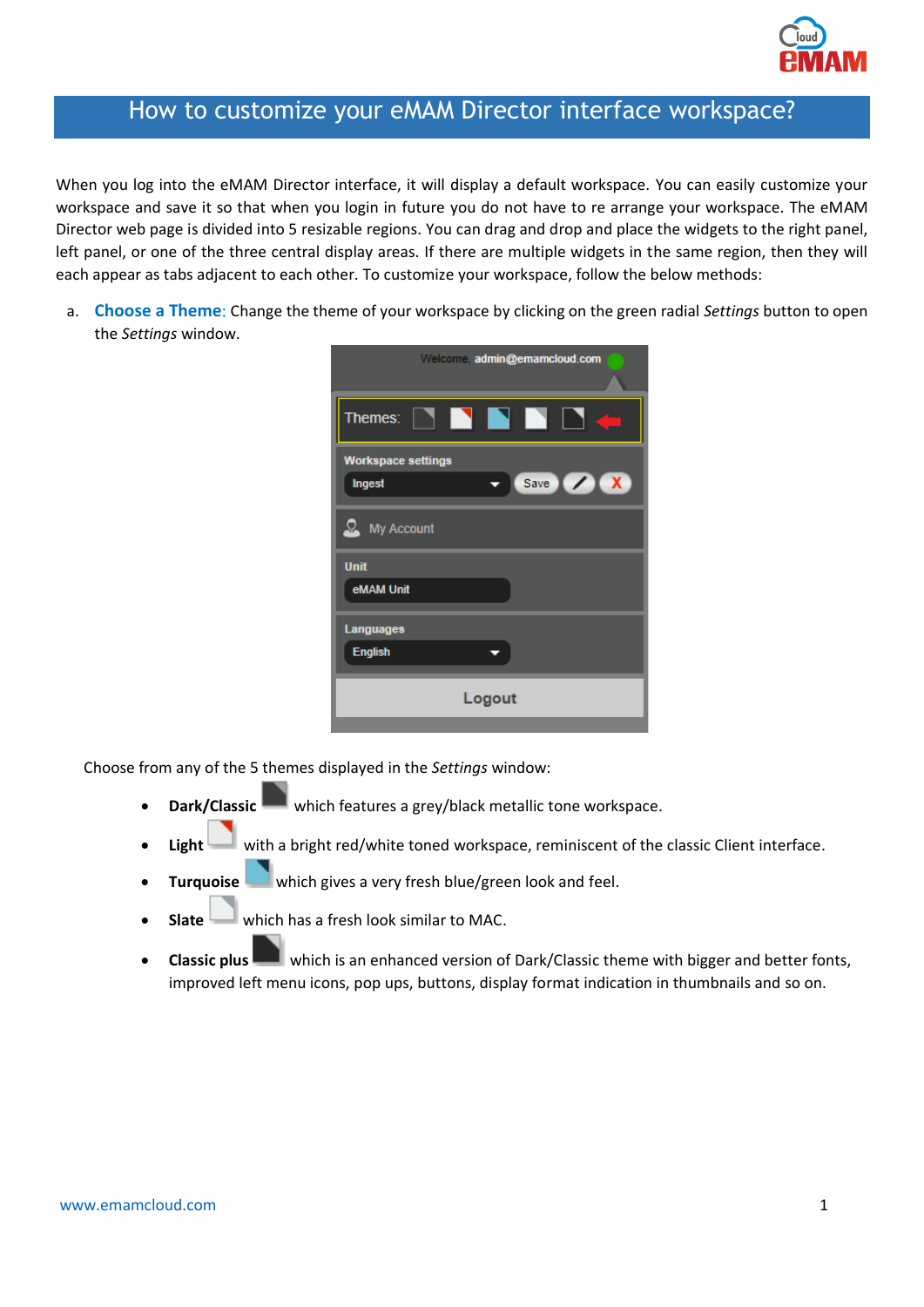

| Q Advanced search                                                                                                                                                                                                                                                                                                                                                             | Writoms, admin@emamcloud.com<br>A                                                                                                       | SEARCH:                                                                                                               | Q Advanced search                                                                                  | Welcome, admin@emamcloud.com (                                                                                |
|-------------------------------------------------------------------------------------------------------------------------------------------------------------------------------------------------------------------------------------------------------------------------------------------------------------------------------------------------------------------------------|-----------------------------------------------------------------------------------------------------------------------------------------|-----------------------------------------------------------------------------------------------------------------------|----------------------------------------------------------------------------------------------------|---------------------------------------------------------------------------------------------------------------|
| <b>PHONEW OF</b>                                                                                                                                                                                                                                                                                                                                                              | METADATA U SEARCH FILTER U ADMIN TOOLS UP<br>PROJECT                                                                                    | PREVIEW =                                                                                                             | <b>CONTRACTOR</b><br>METADATA = SEARCH FILTER = TIMELINE PREVIEW =                                 | <b>MARKER</b>                                                                                                 |
| File Uploader (I) files selected) Select All   /   X                                                                                                                                                                                                                                                                                                                          | <b>BHO</b><br>$\boxed{0}$<br>$\mathfrak{L}_2$                                                                                           |                                                                                                                       | Please oreale/select a sequence from Projects widget.                                              | Marker functionality is not available for                                                                     |
| Drag & Drop files from your machine into this box.<br>Antifact Antifactor Sphat Clear                                                                                                                                                                                                                                                                                         | <b>Manage Metadata</b><br><b>Manage Users</b><br>$\circ$<br>lb.<br><b>Manage Tags</b><br><b>Site Analytics</b><br>廠<br>$\triangleright$ |                                                                                                                       |                                                                                                    | this asset type                                                                                               |
| Н<br><b>DROWN</b> (C)                                                                                                                                                                                                                                                                                                                                                         | Search:                                                                                                                                 | Q Advanced search<br>Welcome, admin@emamcloud.com                                                                     |                                                                                                    |                                                                                                               |
| <b>IASH EIGARD</b><br><b>IIII E MI C+ 0 06mm</b><br>$\blacksquare$<br>Ingest Delivery Archive Cloud Purge                                                                                                                                                                                                                                                                     |                                                                                                                                         |                                                                                                                       |                                                                                                    | SUBCLIPS                                                                                                      |
| PROJECT<br>$\mathbf{v}$<br>O View all                                                                                                                                                                                                                                                                                                                                         | <b>PREVIEW W</b>                                                                                                                        | METADATA V   SEARCH FILTER V   TAKEINE PREVEW V<br>MARKER                                                             | App 1 /1 (2) 2 3 Sort Most Recent w Assets Per Page: 10 w                                          |                                                                                                               |
| $\blacksquare$<br>Processing<br>Unimadine<br>Added<br>Resubmit                                                                                                                                                                                                                                                                                                                |                                                                                                                                         | Marker functionality in not available for<br>Evia asset type<br>Please create/select a sequence from Projects widget. |                                                                                                    |                                                                                                               |
| CATEGORY<br>i vi<br>Н<br>Search:<br><b>JA</b>                                                                                                                                                                                                                                                                                                                                 | <b>EROWSE V THELME V DATH BOARD V</b>                                                                                                   | <b>SUBCLIPS</b>                                                                                                       |                                                                                                    |                                                                                                               |
| PROVEW Y                                                                                                                                                                                                                                                                                                                                                                      |                                                                                                                                         | C Part 1 31 C C Col Sol Monitored + Assistant Pape 13 +                                                               | Q Advanced                                                                                         |                                                                                                               |
| ⊸∎<br>Clear at filters:<br>YOU HAVE SELECTED:<br>Seved Filters:                                                                                                                                                                                                                                                                                                               |                                                                                                                                         |                                                                                                                       | TRANSCRIPT @ SEARCH FILTER @<br><b>METADATA</b><br>$\mathbf{I}^{\bullet}$<br>TB.<br><b>Anthony</b> | Info Embedded metadata Tags<br>den 42<br>administrators/and-com<br>10-Jan-2020<br><b>ANALISA Link Judesse</b> |
|                                                                                                                                                                                                                                                                                                                                                                               |                                                                                                                                         |                                                                                                                       |                                                                                                    | <b>Asset Details</b>                                                                                          |
| <b>BROWSE V EDUCATIVE V DASHIGNED V</b><br><sup>8</sup> Send to internal user for approval<br>Direct Link D . O . See Mont Room . Assets Per Page: 18 .<br><b>ED ON CHOOSE</b><br>Select<br>$\overline{\phantom{a}}$<br>Send to client for approval<br>Email address of client<br>Username<br><b>COMMENTS</b><br>v III Asset v v Approval v 12 Ebin<br>My comments:<br>Post 1 | Drag & Drop assets from the Brow<br>widget here.<br><b>SWONSE</b><br><b>MIDE</b>                                                        | <b>EXECUTER CONSULTS INC.</b><br>(a) Pape (2000) / ( (a) (a) (e) (b) [SoftMod Rocard (w)] [Assett Pa                  | <b>Annel status</b><br>Projects<br>MDS<br>checksum:                                                | Calegories: Uncalegorized<br>Update                                                                           |

b. **Re-arrange widgets**: There is a quick panel in the upper left-hand corner of the interface, containing all the

unused widget icons. Click on  $\blacksquare$  icon to open the widget drawer. Drag and drop and place the desired widgets in 5 different regions of the workspace. You can either dock or float the widgets in the browser window. Once

the widgets are placed as desired, click on  $\leq$  icon to close the widget drawer.

| $\blacksquare$<br>Ū           | ۷                               | ۱<br>1<br>A<br>m              | V<br><b>ETM I</b>                               |               | <b>SEARCH:</b>                  |                        | Advanced                               | Welcome, admin@emamcloud.com        |
|-------------------------------|---------------------------------|-------------------------------|-------------------------------------------------|---------------|---------------------------------|------------------------|----------------------------------------|-------------------------------------|
| <b>ING</b>                    | 叼                               | E                             |                                                 | PREVIEW O     | $\boldsymbol{\mathsf{\Lambda}}$ |                        | METADATA SEARCH FILTER ADMINITOOLS     |                                     |
| $\theta$                      | <b>APPROVAL</b>                 | <b>CATEGORY</b>               | <b>COMMENTS</b>                                 |               |                                 |                        | $\mathcal{E}_a$<br><b>Manage Users</b> | B<br><b>Manage Metadata</b>         |
|                               | F+l<br><b>DELIVERY</b>          | $\mathbb{R}$<br><b>EBIN</b>   | $\lt/\gt$<br><b>EMBED</b>                       |               |                                 |                        | ∕9<br><b>Manage Tags</b>               | <u>Ін.</u><br><b>Site Analytics</b> |
|                               | 目<br><b>FILE VERSION</b>        | $\bigcirc$<br><b>HISTORY</b>  | $\overline{\mathbf{R}}$<br><b>INSIGHTS</b>      |               |                                 |                        | 嚻                                      | $\mathbb{B}$                        |
| <b>DA</b><br>Ing<br>$\bullet$ | <b>HILL</b><br><b>KEYFRAMES</b> | $\mathbf{Q}$<br><b>MARKER</b> | $\overline{\phantom{a}}$<br>PROJECT<br>VERSIONS | <b>BROWSE</b> |                                 | <b>No Assets Found</b> |                                        |                                     |
|                               | 审<br><b>PROJECT</b>             | 一<br><b>SUBCLIPS</b>          | $\equiv$<br><b>TIMELINE</b><br>PREVIEW          |               |                                 |                        |                                        |                                     |
|                               | $\equiv$<br><b>TIMELINE</b>     | 晅<br><b>TRANSCRIPT</b>        | 調<br><b>COMPARE</b>                             |               |                                 |                        |                                        |                                     |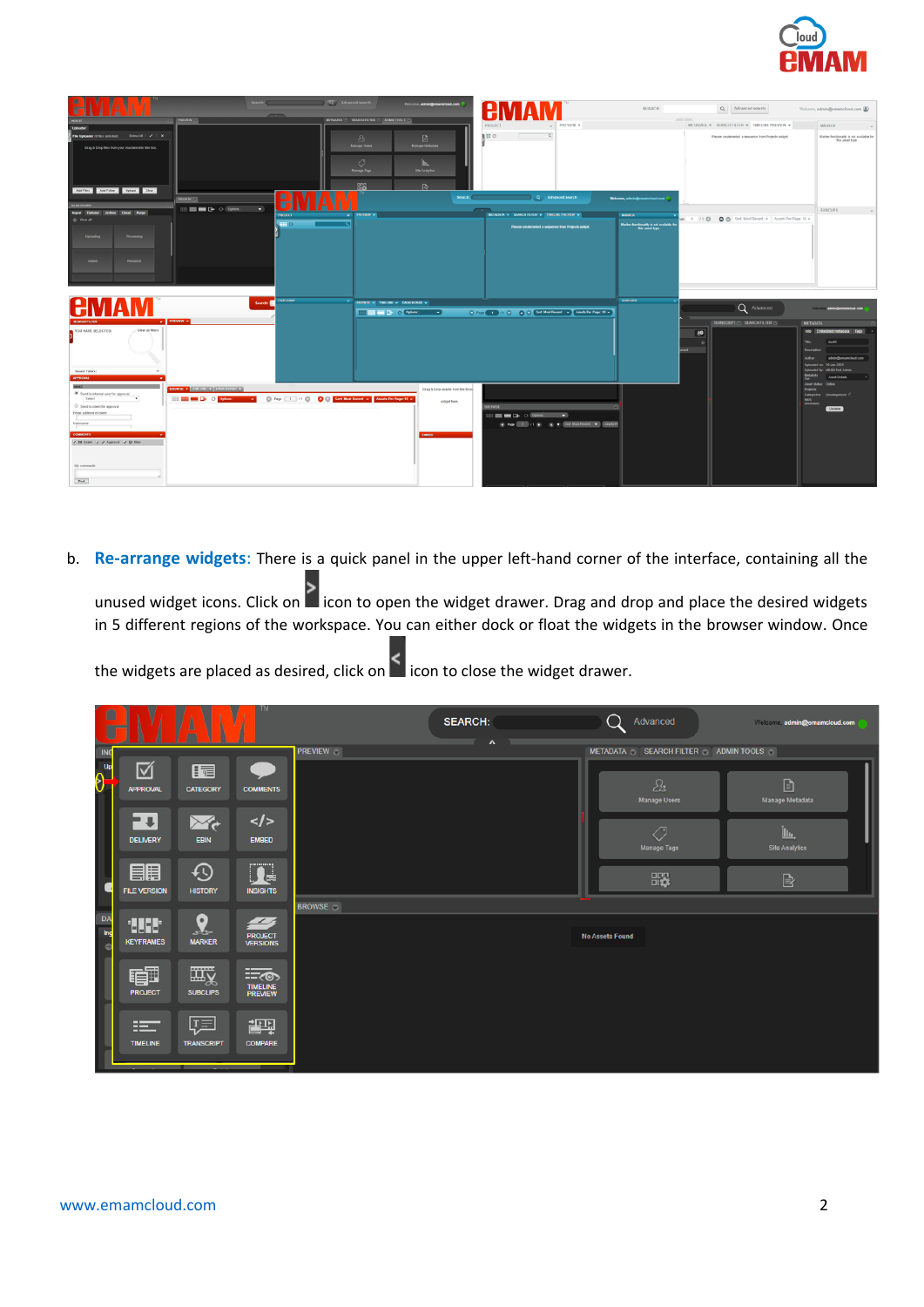

The eMAM Director interface will look like below after the widgets are placed in 5 different regions.

| TM<br>V<br>$\blacksquare$<br>١<br>Å<br>Δ<br>7<br>Ū                                                                                                              |                                        | <b>SEARCH:</b><br>$\lambda$<br>r. |                                                                                  | Advanced                                                             | Welcome, admin@emamcloud.com |
|-----------------------------------------------------------------------------------------------------------------------------------------------------------------|----------------------------------------|-----------------------------------|----------------------------------------------------------------------------------|----------------------------------------------------------------------|------------------------------|
| <b>INGEST</b><br>$\bullet$                                                                                                                                      | <b>PREVIEW</b>                         |                                   | METADATA SEARCH FILTER ADMINITOOLS                                               |                                                                      | <b>PROJECT</b><br>$\circ$    |
| <b>Uploader</b>                                                                                                                                                 |                                        |                                   |                                                                                  |                                                                      |                              |
| > File Uploader (0 files selected)<br>Select All $\vert$ / $\vert$ X<br>Drag & Drop files from your machine into this box.<br>Add Folder<br>Add Files<br>Upload | <b>BROWSE</b>                          |                                   | $\mathcal{E}_a$<br><b>Manage Users</b><br>$\sqrt{2}$<br><b>Manage Tags</b><br>₩, | B<br>Manage Metadata<br>Ìщ.<br><b>Site Analytics</b><br>$\mathbb{B}$ |                              |
| <b>DASH BOARD</b><br>$\circ$<br>Archive Cloud Purge<br>Ingest Delivery<br>◎ View all                                                                            | <b>THE THE COOPDIONS:</b><br>$\bullet$ | (4) Page $1/1$ /1 $\rightarrow$   | Sort: Most Recent $\blacktriangleright$<br>$\mathbb{R}$                          | Assets Per Page: 10 $\blacktriangleright$                            | <b>CATEGORY</b><br>$\circ$   |
| Uploading<br>Processing                                                                                                                                         |                                        | No Assets Found                   |                                                                                  |                                                                      |                              |

- c. **Save your Workspace**: After you have placed the widgets as per your choice and selected your workspace theme, you need to save your workspace. This will avoid the hassle of rearranging the widgets and customizing the workspace every time you re-login. In the *Settings* window, under the *Workspace Settings*:
	- o Click on *Add new workspace*.
	- o Enter a workspace name.
	- o Label it as *private* or *public*.
	- o Click on *Save* button to save your workspace layout.

| <b>ESTA</b><br>I<br>0<br>$\sqrt{2}$<br>A<br>U                                                                                                       |                                                               | Search:<br>$\sim$ $\sim$                                                                                  |                                                                                                            | Q Advanced search                                                                                                                   |                                                                              | Welcome, admin@emamcloud.com        |
|-----------------------------------------------------------------------------------------------------------------------------------------------------|---------------------------------------------------------------|-----------------------------------------------------------------------------------------------------------|------------------------------------------------------------------------------------------------------------|-------------------------------------------------------------------------------------------------------------------------------------|------------------------------------------------------------------------------|-------------------------------------|
| <b>SEARCH FILTER</b>                                                                                                                                | <b>PREVIEW</b>                                                |                                                                                                           | METADATA INSIGHTS                                                                                          |                                                                                                                                     |                                                                              | Themes: <b>NNNN</b>                 |
| <b>Clear all filters:</b><br>YOU HAVE SELECTED:<br><b>Saved Filters:</b><br>APPROVAL                                                                |                                                               |                                                                                                           | Info<br>Title:<br>Description:<br>Author:<br>Uploaded on:<br>Uploaded by:<br>Metadata Set<br>Asset status: | Embedded metadata<br>Tags<br>$d$ esk $2$<br>admin@emamcloud.com<br>10-Jan-2020<br>eMAM Unit Admin<br><b>Asset Details</b><br>Online | Dublin Core Al<br>Workspace settings<br>Deliver<br><b>Default</b><br>English | Save / X<br>×.<br>Add new workspace |
| desk <sub>2</sub><br>Send to internal user for approval<br>Select<br>v.<br>Send to client for approval<br>Email address of client<br><b>Usemame</b> | BROWSE TIMELINE<br>$\mathbf{p}$<br><b>EMC+ O</b><br><b>用日</b> | Save workspace as<br><b>Delivery</b><br>Workspace name:<br>Set as default workspace for new users<br>Save | Cancel                                                                                                     | $\overline{\mathbf{X}}$<br>Public Private                                                                                           | Assets Per Page: 10                                                          | Logout<br>widget here.              |
| <b>COMMENTS</b><br>V III Asset V / Approval V BB Ebin<br>My comments:<br>Post                                                                       |                                                               |                                                                                                           |                                                                                                            |                                                                                                                                     |                                                                              | <b>EMBED</b>                        |

In the future, you can scroll and view the list of all workspaces saved using the scrollbar and select one by clicking on the designated name and then the saved workspace will appear. Note: *A resized and re positioned floating widget cannot be saved. Floating widgets will revert back to the default position.*